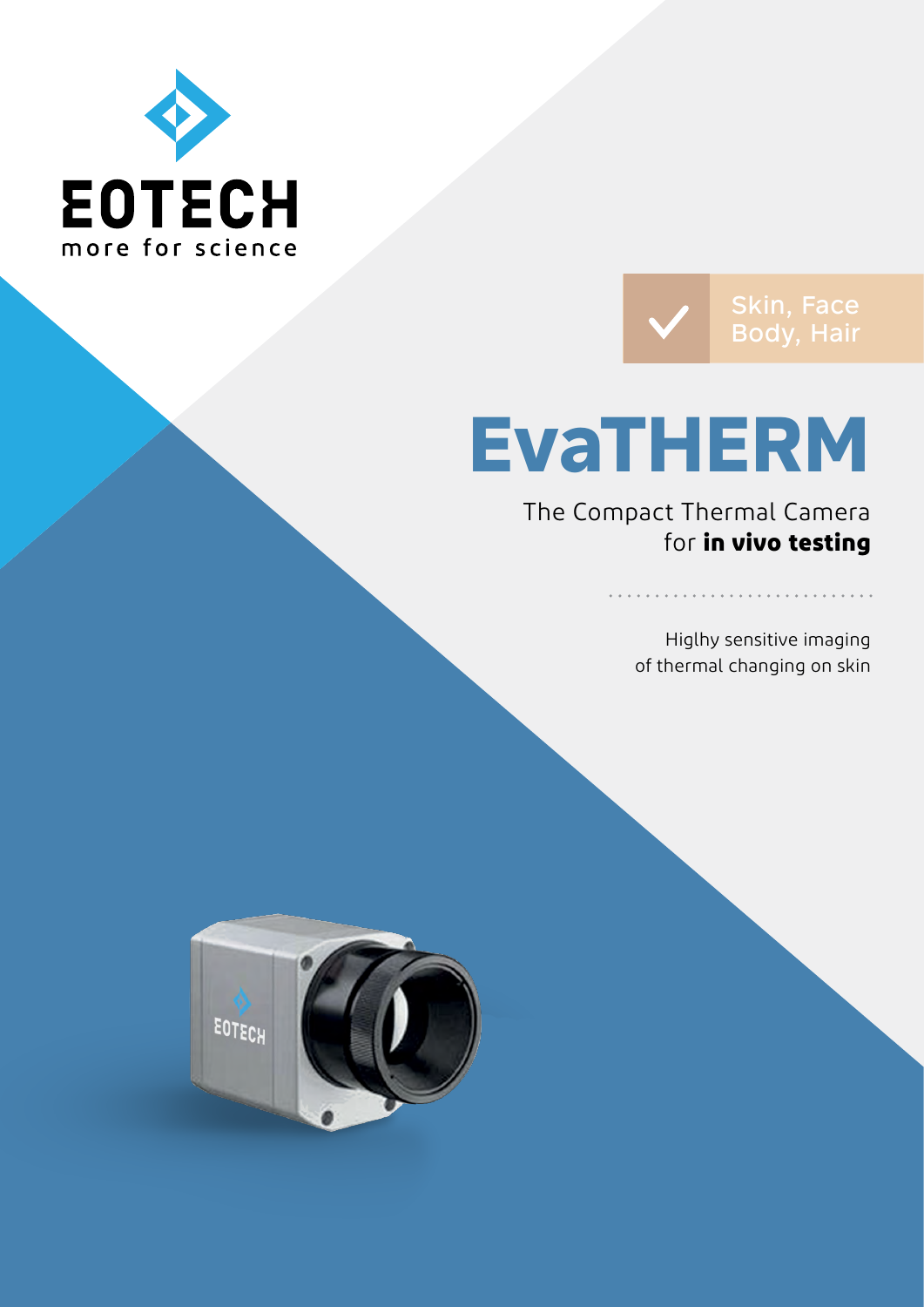## Method

**Technology:** The EvaTHERM is an imaging system designed for measuring the thermal distribution and changes with 0.04°C resolution. The optoelectronic sensor allows detecting the infrared radiation from the skin and calculates the surface temperature.

**Positioning:** The panelists are installed on the visioTOP or visio-4D positioning bench for stable and repeatable positioning and re-positioning between the different measuring time points. Managing the volunteers and getting reliable and repeatable results becomes much easier.

**Software:** The evaTHERM software allows to record thermal images and videos. The temperature can be measured on multiple zones.

# **Applications**

**Local zone:** Temperature distribution, hot spots

**Global Face:** Before / after temperature change and distribution Real time temperature change



**Body:** Temperature evolution and distribution on a body part

### **Advantages/benefits:**

- High sensitivity system, robust and reproducible
- Most compact of its category
- Simple to use, minimum setting and skill required
- Good value price / performances

### **Claims support:**

### **Local zone:**

Follow up erythema, inflammation , hots spots, solar protection

### **Face:**

Refreshing, sensitive skin, pollution

### **Hair:**

Protection, heating, combing

### **Body:**

Cellulite, warming, draining, body wellness, spa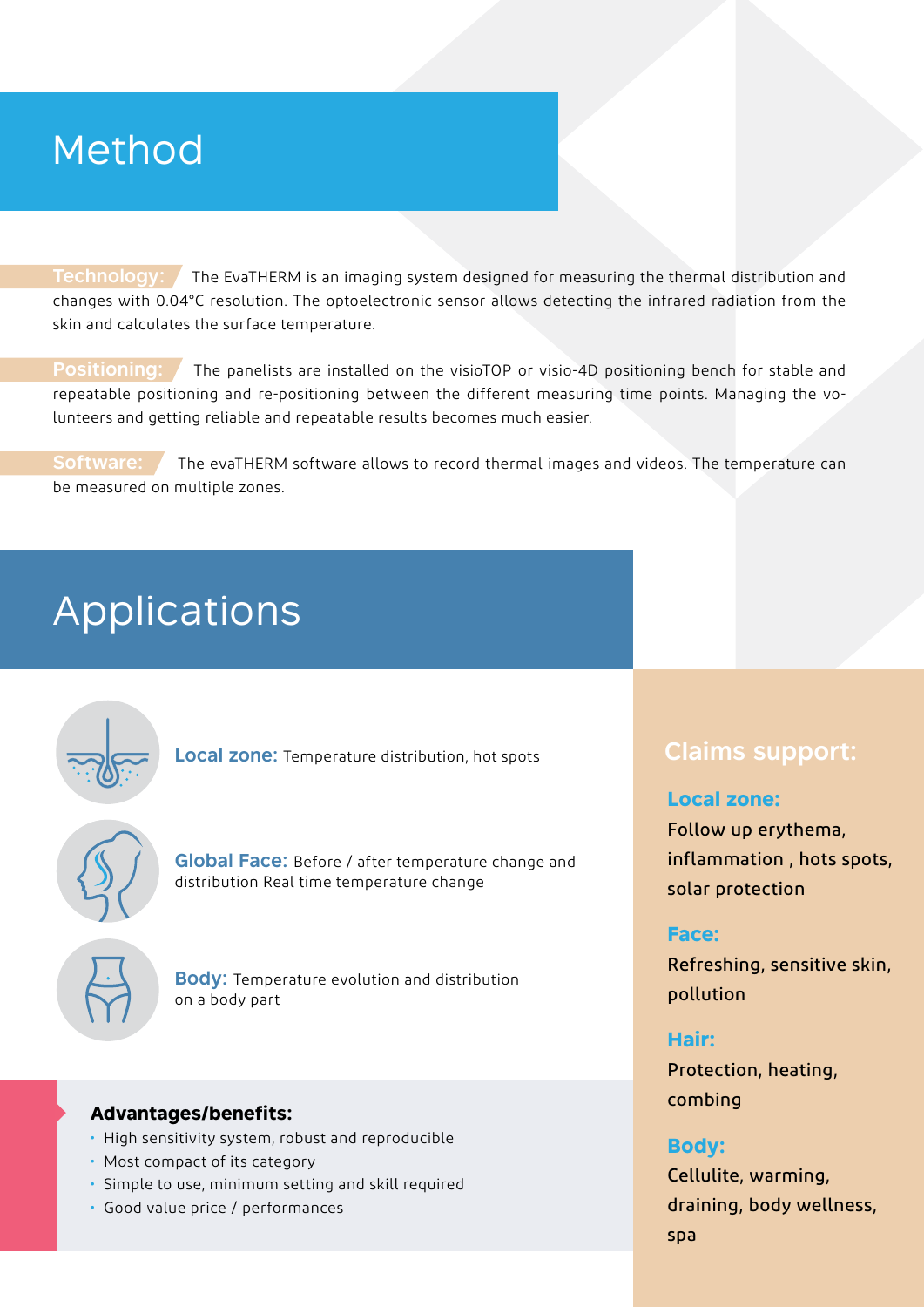# Technical Data

### **Configurations:**

| <b>Field Of View</b> | $29^\circ \times 22^\circ$ | $53^\circ \times 40^\circ$ |
|----------------------|----------------------------|----------------------------|
| Local                |                            |                            |
| Global face          |                            |                            |
| Bodv                 |                            |                            |



#### **Local zone/Global Face/Hair/Body:**

Pseudo color coded image showing temperature distribution Video with pseudo color showing temperature evolution over time Real time difference from a reference thermal image Minimum / maximum, mean value of temperature - Main measure areas, hot spots, cold spots

- Temperature difference between zones
- Horizontal / vertical temperature profiles
- Temperature-time diagram
- Thermal histogram

### **Linked Products:**

#### **Positioning benches**